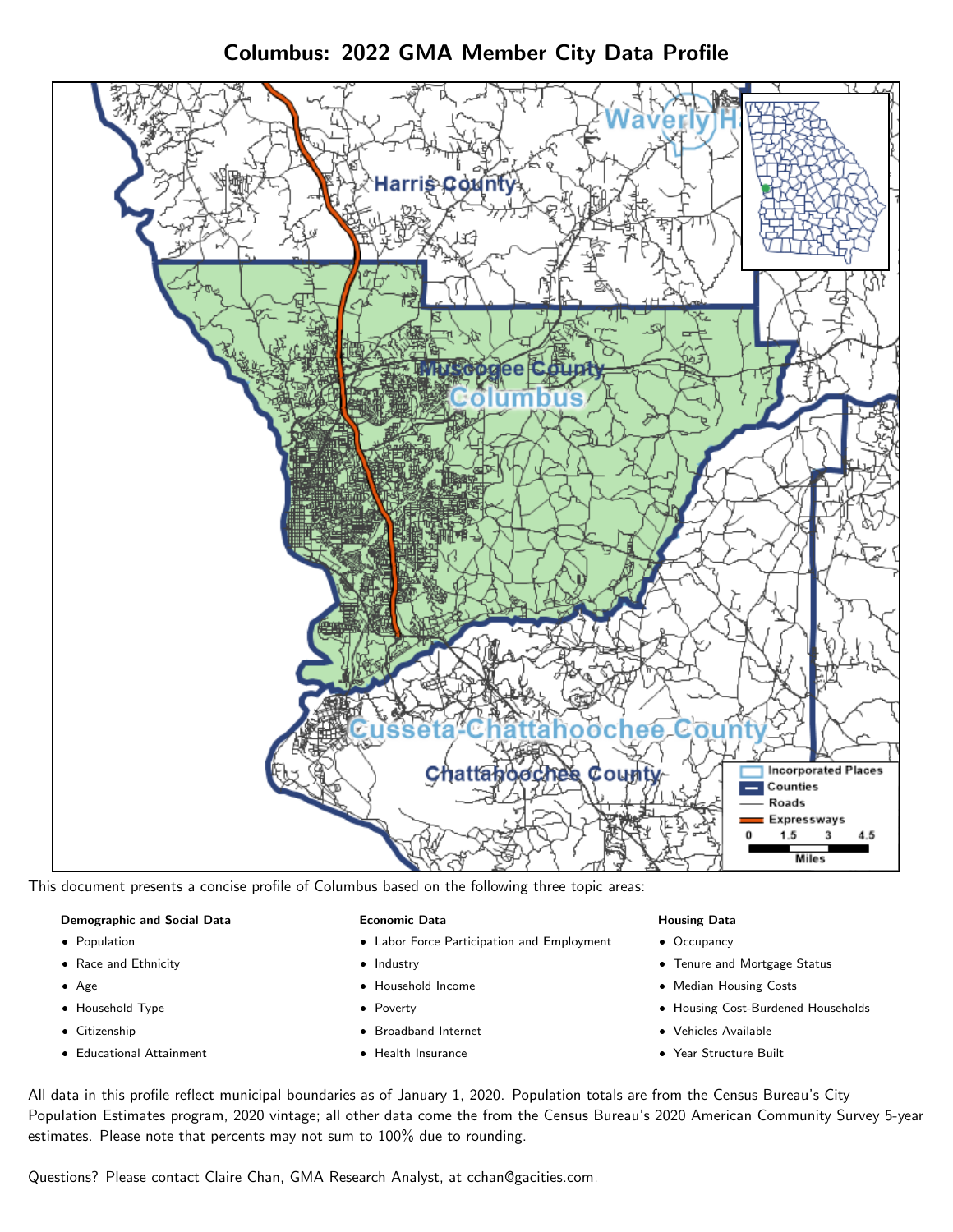# Columbus: Demographic and Social





**Citizenship** 



Source: American Community Survey, 2020 5-year estimates, table B05002 Source: American Community Survey, 2020 5-year estimates, table B15002

#### Race and Ethnicity



Source: U.S. Census Bureau, City Population Estimates, 2020 vintage Source: American Community Survey, 2020 5-year estimates, table B03002

#### Household Type



Source: American Community Survey, 2020 5-year estimates, table B01001 Source: American Community Survey, 2020 5-year estimates, table B11001

#### Educational Attainment



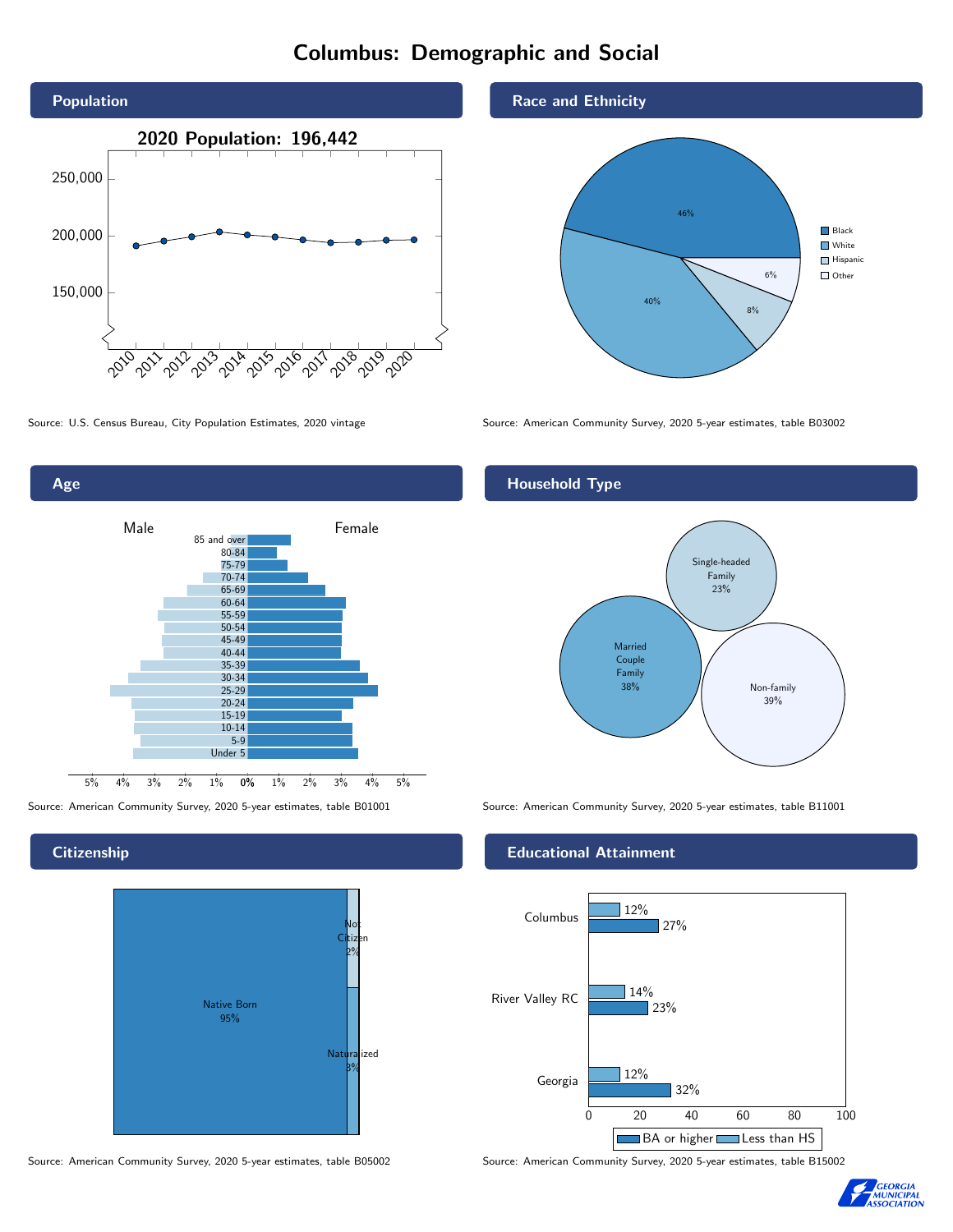# Columbus: Economic



Source: American Community Survey, 2020 5-year estimates, table B23001 Note: Unemployment rate is based upon the civilian labor force.



Source: American Community Survey, 2020 5-year estimates, tables B19013 and B19025 Source: American Community Survey, 2020 5-year estimates, table B17010



Source: American Community Survey, 2020 5-year estimates, table B28002 Source: American Community Survey, 2020 5-year estimates, table B18135

Industry

| Agriculture, forestry, fishing and hunting, and mining      | $0\%$ |
|-------------------------------------------------------------|-------|
| Construction                                                | 5%    |
| Manufacturing                                               | 10%   |
| <b>Wholesale Trade</b>                                      | $1\%$ |
| Retail Trade                                                | 12%   |
| Transportation and warehousing, and utilities               | $4\%$ |
| Information                                                 | $2\%$ |
| Finance and insurance, real estate, rental, leasing         | 11%   |
| Professional, scientific, mgt, administrative, waste mgt    | 9%    |
| Educational services, and health care and social assistance | 24%   |
| Arts, entertainment, recreation, accommodation, food        | 11%   |
| service                                                     |       |
| Other services, except public administration                | $4\%$ |
| Public administration                                       | 6%    |

Source: American Community Survey, 2020 5-year estimates, table C24030

#### Poverty



#### **Health Insurance**